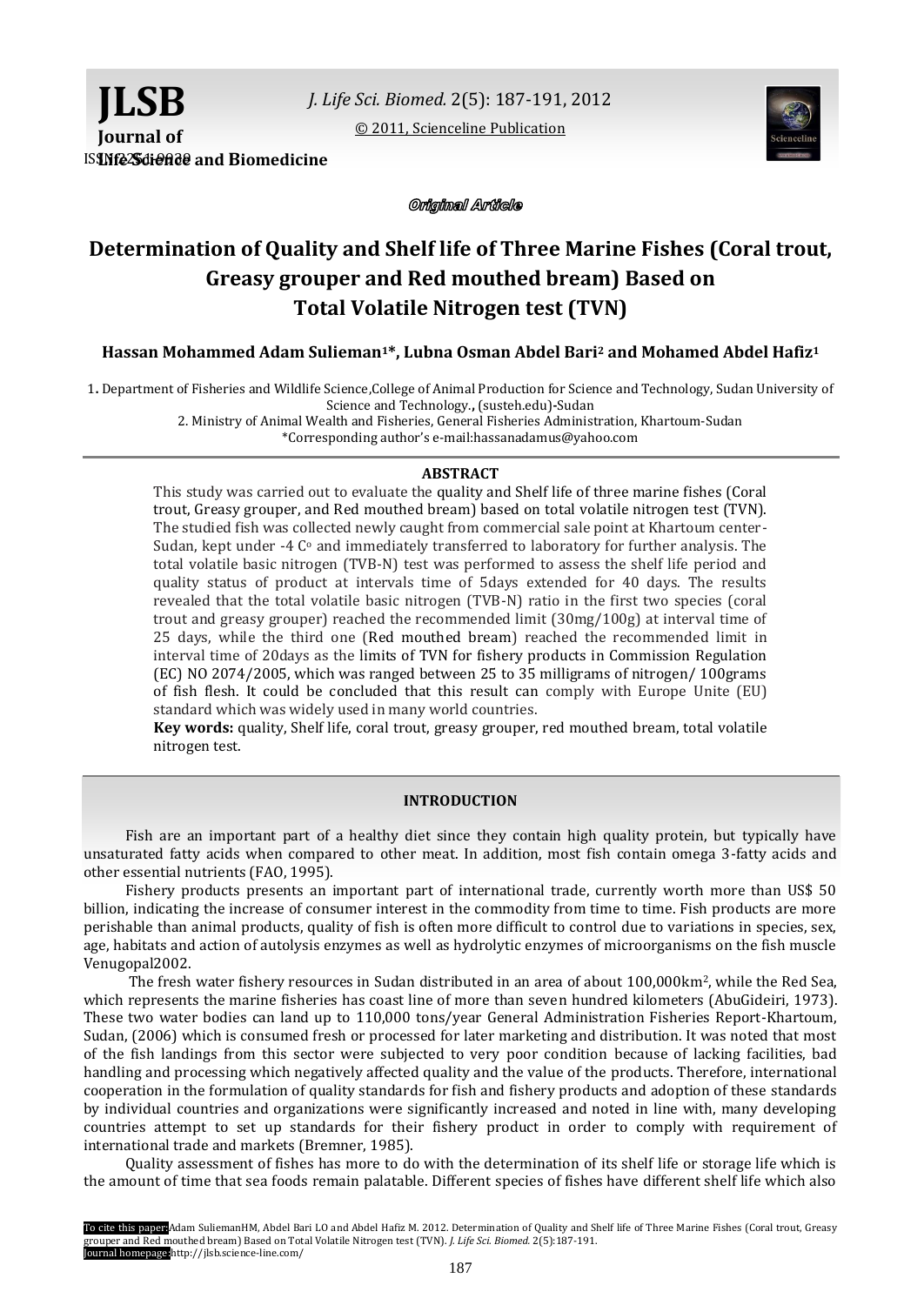varies depending on the oil levels, catch area, season, and duration of rigor mortis, intrinsic conditions of the fish and how it was captured and handled Huss, 1995.

There are two main methods of assessing fish quality to determine its freshness and shelf life. These are sensory and non-sensory methods. Sensory methods rely mostly on appearance, odour, texture and taste of the fish whether to be acceptable or rejected while non-sensory methods use physical, biochemical, chemical and microbiological means Huss, 1995.

Shelf life of food is defined as the maximum length of time a given product is fit for human consumption. For fish, shelf life is the time from when it is taken from the water until it is no longer fit to eat. In marketing, the shelf life of fresh and frozen fish is a very important consideration John, 1995. Knowing the remaining shelf life allows the processor and retailer to plan the length of time a product can be held, allowing control of their market. Adding one or two days to the shelf life allows the market to get top dollar and assure repeat sales John, 1995.

Temperature and handling practices are the most important factors in determining the shelf life of all species of fish. If the fish product is handled carefully, the temperature at which it is held controls its useful life. Temperature will control the rate of bacterial spoilage and enzyme breakdown, the higher the temperature the faster fish spoils (John, 1995, Bagge-Ravn *et al.*, 2003, Beuchat, 1995 and De Rover, 1999).

Several biochemical methods have been suggested and designed by many authors (Bremner, 1984, Bremner,*et al.,* 1987, and Ronsivalli, *et al.,*1975), to measure one or a group of quality index and use the result as an indication for fish spoilage. Biochemical Total Volatile Nitrogen test which is the common test for fish freshness has been selected and used in this research in order to assess quality and progressive decline in shelf life of some fishes collected from marine origin, namely Coral Trout *(Plectropomusmaculatus*, local name;Najil), Greasy grouper *(Epinephlusareolatus,* Local name; Hamoor), and Red mouthed bream (*Lethreniusspp*; local name; Shouar) kept in a refrigerator.

## **MATERIALS AND METHODS**

#### **Sample treatment:**

Three fish species includedCoral Trout *(Plectropomusmaculatus*, local name; Najil), Greasy grouper *(Epinephlusareolatus,* Local name; Hamoor), and Red mouthed bream (*Lethreniusspp*; local name; Shouar) were collected as frozen products in plastic bags. Each sample was identified with a properly marked strip of masking tape. Name of sample, date, time of collection were recorded. The samples immediately were submitted to the laboratory in an ice isolated box chest. During transportation and handling the temperature of the samples were maintained at  $-4$  C<sup>o</sup>. As soon as the samples arrived at the laboratory the general physical condition of the container was inspected for tears, pin holes and puncture marks in order to verify safety of the sample. Thereafter, the samples were kept in a refrigerator at waiting for testing.

### **Preparation of sample:**

The representative sample was thoroughly comminuted in a food processor and 10 g portion of the sample was weighed in order to be tested for total volatile nitrogen.

## **Procedure for determination of (TVN):**

For determination of total volatile nitrogen the magnesium oxide method was used in which the samples which contain (ammonia, mono-methyl amine, diethyl amine and tri-methyl-amine and other volatile amine). Samples were blended with magnesium oxide and distilled into boric acid. The boric acid was titrated to its original with strong acid  $(H_2SO_4)$  at low concentration to determine the amount of the base distilled, which correlated to the total volatile nitrogen as described by AOAC (1990).

 10g of sample was added to the heating flask containing 300 ml distill water plus 2 gm magnesium oxide and anti-bumping granules.

In the receiving flask 25 ml of boric acid (2%), a few drops of methyl red indicator was added.

 The two flasks (heating &receiving) were connected to the evaporator and the water bath was managed.

After 25 minutes, distillation was stopped.

 The content of the receiving flask was transferred to another flask and titrated to the end point by very weak acid  $0.05$  (H<sub>2</sub>SO<sub>4</sub>).

The total volatile nitrogen was determined as follows:

$$
TVN = (\underbrace{V \times N \times 100 \times 14}_{W})
$$

Where:

V=volume (ml)  $H<sub>2</sub>SO<sub>4</sub>$  used for sample. N=normality of  $H<sub>2</sub>SO<sub>4</sub>$ . W=weight of sample in grams.

#### **Statistical Analysis**

To cite this paper:Adam SuliemanHM, Abdel Bari LO and Abdel Hafiz M. 2012. Determination of Quality and Shelf life of Three Marine Fishes (Coral trout, Greasy grouper and Red mouthed bream) Based on Total Volatile Nitrogen test (TVN). *J. Life Sci. Biomed.* 2(5):187-191. Journal homepage:http://jlsb.science-line.com/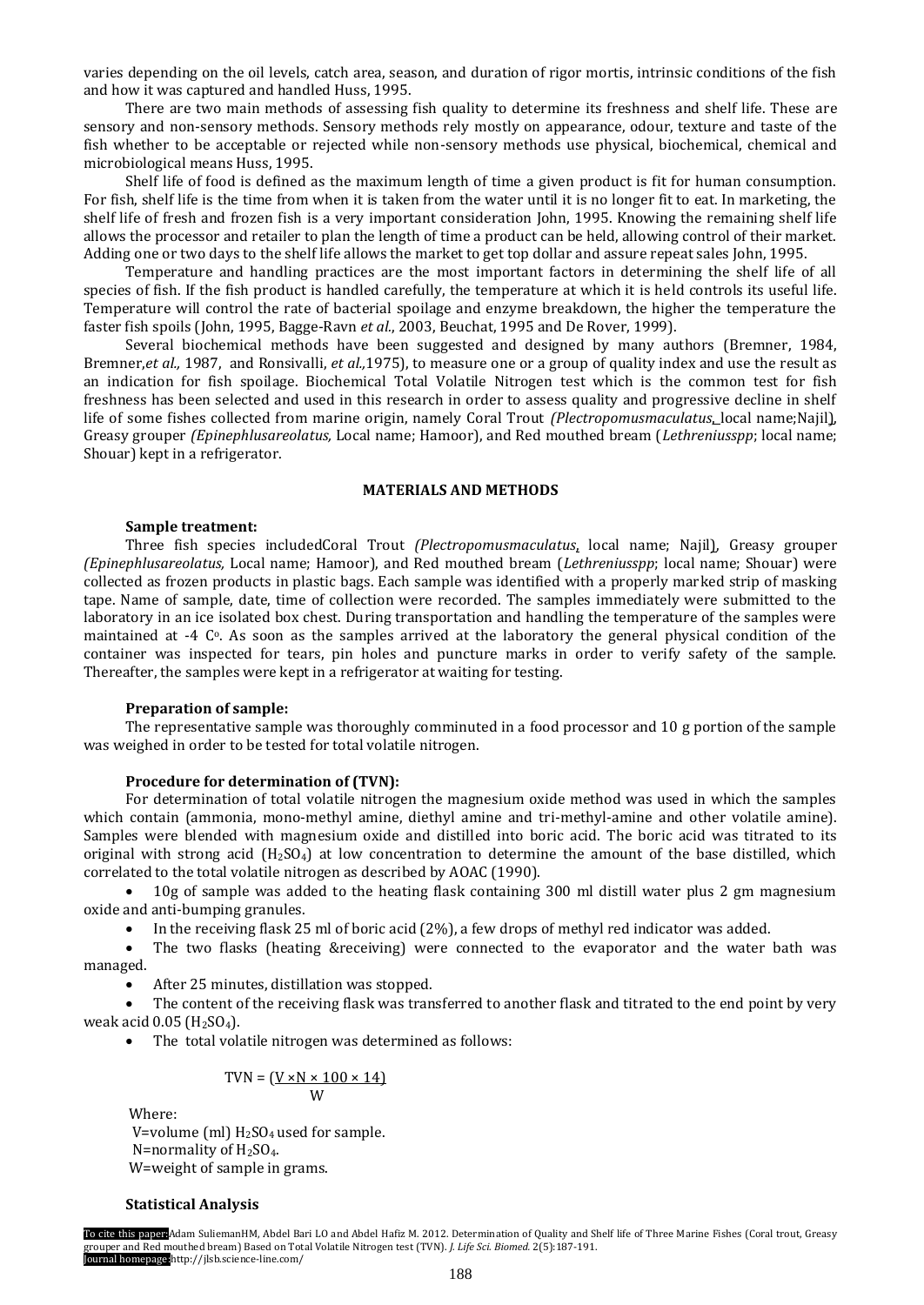# **RESULTS AND DISCUSSION**

The present study was carried out to investigate and to determine the quality and Shelf life of three marine fishes (Coral trout, Greasy grouper, and Red mouthed bream) based on total volatile nitrogen test (TVN).

 Table (1) and figures (1, 2, 3 and 4) show the total volatile nitrogen test parameter was consecutively carried out over study period at interval of five days. The result revealed a continuous increasing in the level of total volatile nitrogen with time of experiment among the studied species.

Table1Mean  $\pm$  SE Total volatile nitrogen (mg/100g) levels over interval time (days) for the three marine fish species

| <b>Interval Time</b><br>(day)<br><b>Fish Species</b> | 1st              | 5th        | 10th  | 15th  | 20th  | 25 <sub>th</sub> | 30th  | 35th       | 40th        | <b>Main Effect</b><br>on fish sp. |
|------------------------------------------------------|------------------|------------|-------|-------|-------|------------------|-------|------------|-------------|-----------------------------------|
| <b>Coral trout</b>                                   | 7.7 <sub>±</sub> | $15.6\pm$  | 18.5  | 21.3  | 25.2  | $28.6+$          | 31.3  | $33.7 \pm$ | 37<br>$\pm$ |                                   |
| Mean ± SD                                            | 0.200            | 1.4        | ± 2.1 | ± 2.1 | ± 2.5 | 1.8              | ± 1.7 | 2.9        | 1.4         | $***$                             |
| Greasy grouper                                       | $8.3 \pm 0.26$   | $16.2 \pm$ | 19.7  | 23.9  | 25.9  | $28.5 \pm$       | 31.2  | $33.9 \pm$ | 37.9 $\pm$  |                                   |
| Mean $\pm$ SD                                        |                  | 1.2        | ± 1.2 | ± 1.2 | ± 1.4 | 1.5              | ±1.9  | 3.2        | 2.4         |                                   |
| Red<br>mouthed                                       | $11.2 \pm 0.25$  | $17.6 \pm$ | 20.7  | 24.7  | 26.9  | $31.4 \pm$       | 34.8  | $39.9 \pm$ | 42<br>$\pm$ |                                   |
| bream                                                |                  | .61        | ± 1.3 | ± 1.1 | ±2.4  | 1.7              | ± 2.4 | 3.8        | 4.2         |                                   |
| Mean ± SD                                            |                  |            |       |       |       |                  |       |            |             |                                   |

\*\* = High Significant (P<0.01). SE = standard error



**Figure1.**Shows the acceptable & rejectable level of TVN ( mg/100g) for Coral Trout fish at different interval days



**Figure2.**Shows the acceptable & rejectable level of TVN (mg/100g) for Greasy grouper fish at different interval days

To cite this paper:Adam SuliemanHM, Abdel Bari LO and Abdel Hafiz M. 2012. Determination of Quality and Shelf life of Three Marine Fishes (Coral trout, Greasy grouper and Red mouthed bream) Based on Total Volatile Nitrogen test (TVN). *J. Life Sci. Biomed.* 2(5):187-191. Journal homepage:http://jlsb.science-line.com/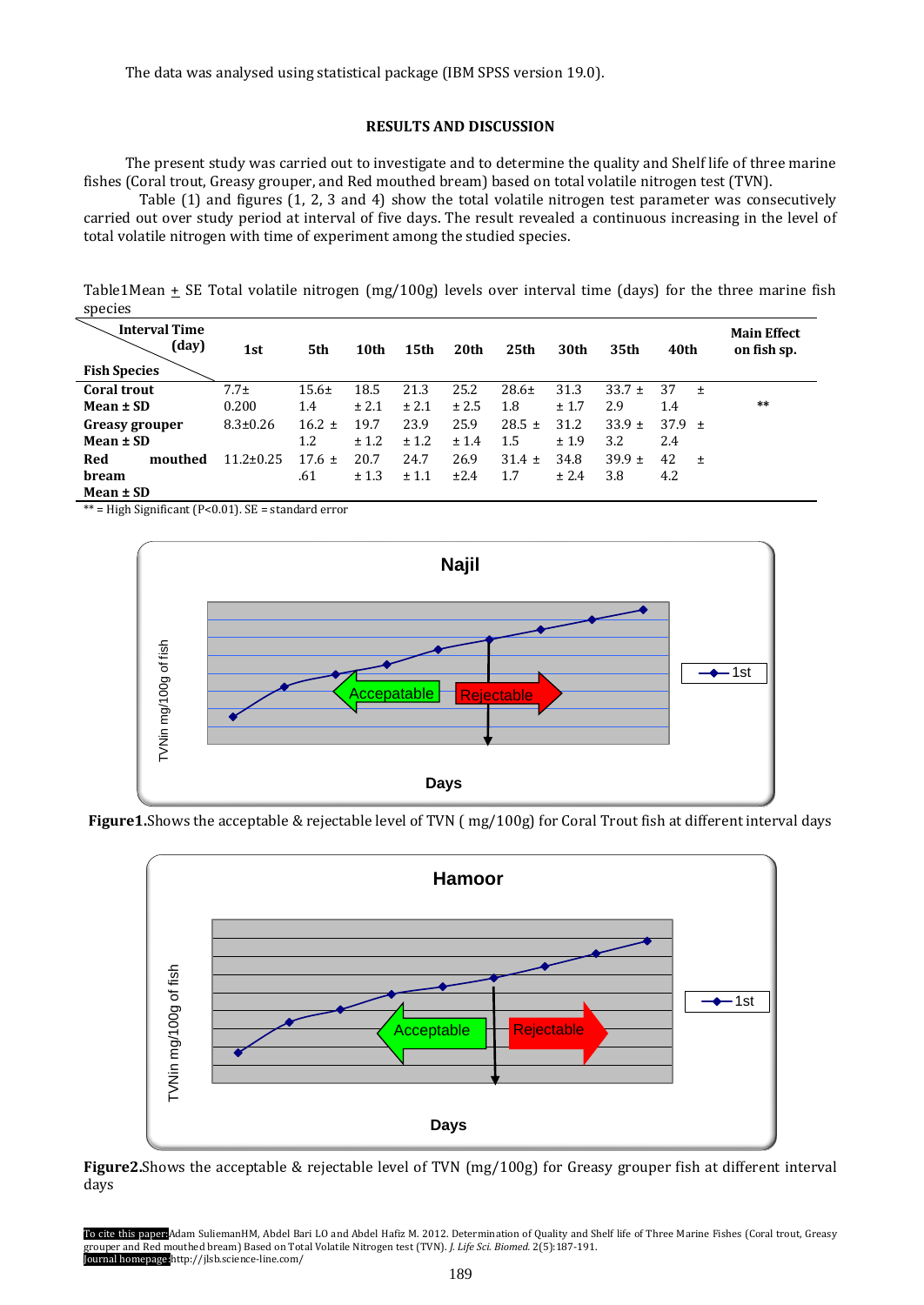

**Figure 3.**Illustrates acceptable and rejectable level of TVN (mg/100g) for Red mouthed bream fish at different interval days



**Figure 4.**Status of the development of TVN in mg/100g over interval time for three marine fish species of fishes

Total volatile nitrogen of Coral trout (*Plectropomusspp)* fish at the first day of collection was recorded 7.7mg/100g and after interval time of 25 days was found to be 29.4mg/100g. These results were considered as acceptable level as set by many international organizations such as European Unit (EU).The highest value of TVN was observed when the interval time was increased at 40 days (37.8 mg/100g) this result was beyond the Maximum Recommended Limits (MRLs) which set at 30 mg/100g for most of the world countries. The consecutive test of total volatile nitrogen of Greasy grouper fish also show progressive declined in the quality over time. The first test of Total volatile nitrogen was estimated at 8.4mg/100g. After 25 days from collection the TVN increased and reached its marginal acceptable limit (29.4 mg/100g). This level led the product became at rejected limit (more than 30 mg/100g), which probably occurred at interval time 30 days from collection time. These findings in agreement with Pons-Sanchez-Cascade *et al*. (2006) as recommended TVBN levels of 10 mg/100g or less for fresh fish and 20-30 mg/l00g for beginning of spoilage and over 30 mg/100g for spoilage fish. Total volatile nitrogen result for theRed mouthed bream fish (Shouar) in Table 1 at the first day was recorded at 11.2 mg/ 100g value, but when was exceeded the 20th day the total volatile nitrogen was reached its marginal acceptable limit (29.4 mg /100g). This result was confirmed that the product become deteriorated after mentioned period. This might be referring to many factors such as handling, storage or biological enzymes activity. The finding of TVN values were agrees with recommendations of Huss, 1995 who pointed that the shelf life of most marine fishes have been predicted to range between 2-24 days when kept in ice .The finding of this study also agree with the finding of Ola and Ladipo, 2004 who found the shelf life of Croaker fish (*Pseudotolitus elongate*s) in Nigerian marine water could be predicated at 20 days in ice. Figure 3.Illustrates acceptable and<br>
Figure 3.Illustrates acceptable and<br>  $\frac{45}{36}$ <br>  $\frac{20}{30}$ <br>  $\leq \frac{25}{20}$ <br>  $\leq \frac{25}{15}$ <br>  $\leq \frac{25}{15}$ <br>  $\leq \frac{25}{15}$ <br>  $\leq \frac{25}{15}$ <br>  $\leq \frac{25}{15}$ <br>  $\leq \frac{25}{15}$ <br>  $\leq \frac{25$ 

In this study it worth to mention that the value of TVN for the three species were showing significant increase in the second interval time (increase by 8mg/100g) and this may be due to temperature dropping while thawing product from freezing -180C to 50C. However, after that the value of TVN showed to some extent constant

To cite this paper:Adam SuliemanHM, Abdel Bari LO and Abdel Hafiz M. 2012. Determination of Quality and Shelf life of Three Marine Fishes (Coral trout, Greasy grouper and Red mouthed bream) Based on Total Volatile Nitrogen test (TVN). *J. Life Sci. Biomed.* 2(5):187-191. Journal homepage:http://jlsb.science-line.com/